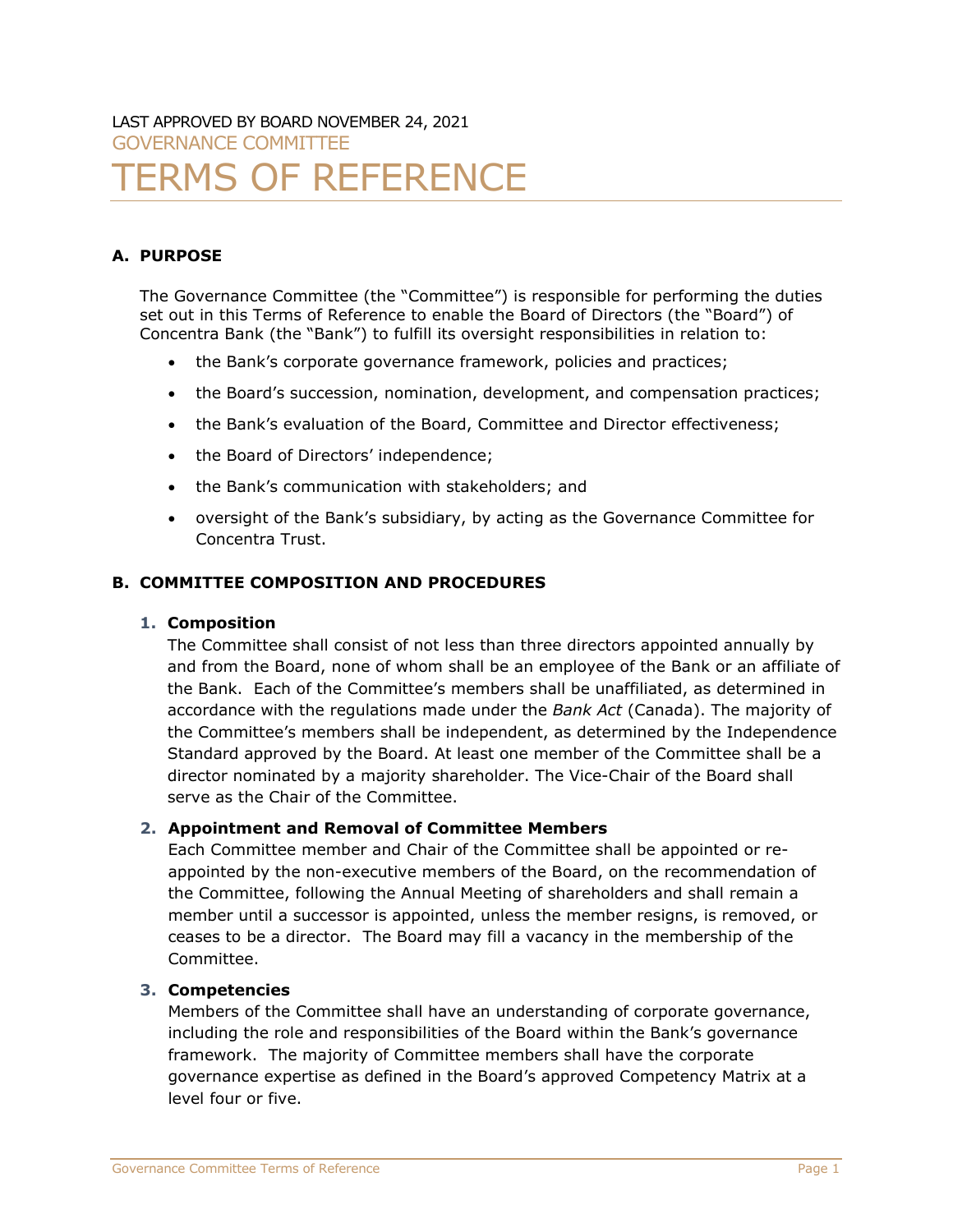# **4. Quorum**

A quorum for conducting business shall be a majority of the Committee's members.

# **5. Voting**

All resolutions coming before the Committee for decision at a duly constituted meeting shall be decided by a majority vote of the members present in the meeting. In the case of a tie vote, the Committee Chair shall cast a second vote, causing the motion to succeed or fail.

#### **6. Meetings**

The members of the Committee shall hold meetings as required to carry out this Terms of Reference and, in any case, not less than once quarterly. The Chair of the Committee, any two members of the Committee, the Chair of the Board, or the President and Chief Executive Officer may call a meeting of the Committee. Meetings may be conducted in accordance with the provisions contained in the Bank's Bylaws. The Committee shall dedicate a portion of each regular quarterly meeting, or at such other times as required, to meet on its own without members of management.

#### **7. Notices of Meetings**

Notice of the time and place of each meeting will be given in accordance with legal and regulatory requirements, Board policy, and the Bank's Bylaws.

#### **8. Secretary and Minutes**

The Corporate Secretary, his or her designate, or any other person the Committee requests shall act as recording secretary at Committee meetings. Minutes of Committee meetings shall be maintained.

#### **9. Access to Management and Outside Advisors**

The Committee shall have unrestricted access to management and employees of the Bank. The Committee shall have the authority to retain and terminate external legal counsel, consultants, or other advisors to assist it in fulfilling its responsibilities and to set and pay the compensation for these advisors without obtaining the prior approval of the Board or any officer of the Bank. The Committee shall ensure its expenditures are reasonable and shall report such expenditures to the Board. The Bank shall provide appropriate funding, as determined by the Committee, for the services of these advisors.

#### **10. Review of Committee Functioning**

The Committee shall regularly review and assess the adequacy of its Terms of Reference and evaluate its effectiveness in fulfilling its mandate under this Terms of Reference.

#### **11. Reporting**

The Committee shall report to the Board following each meeting with respect to its activities and recommendations.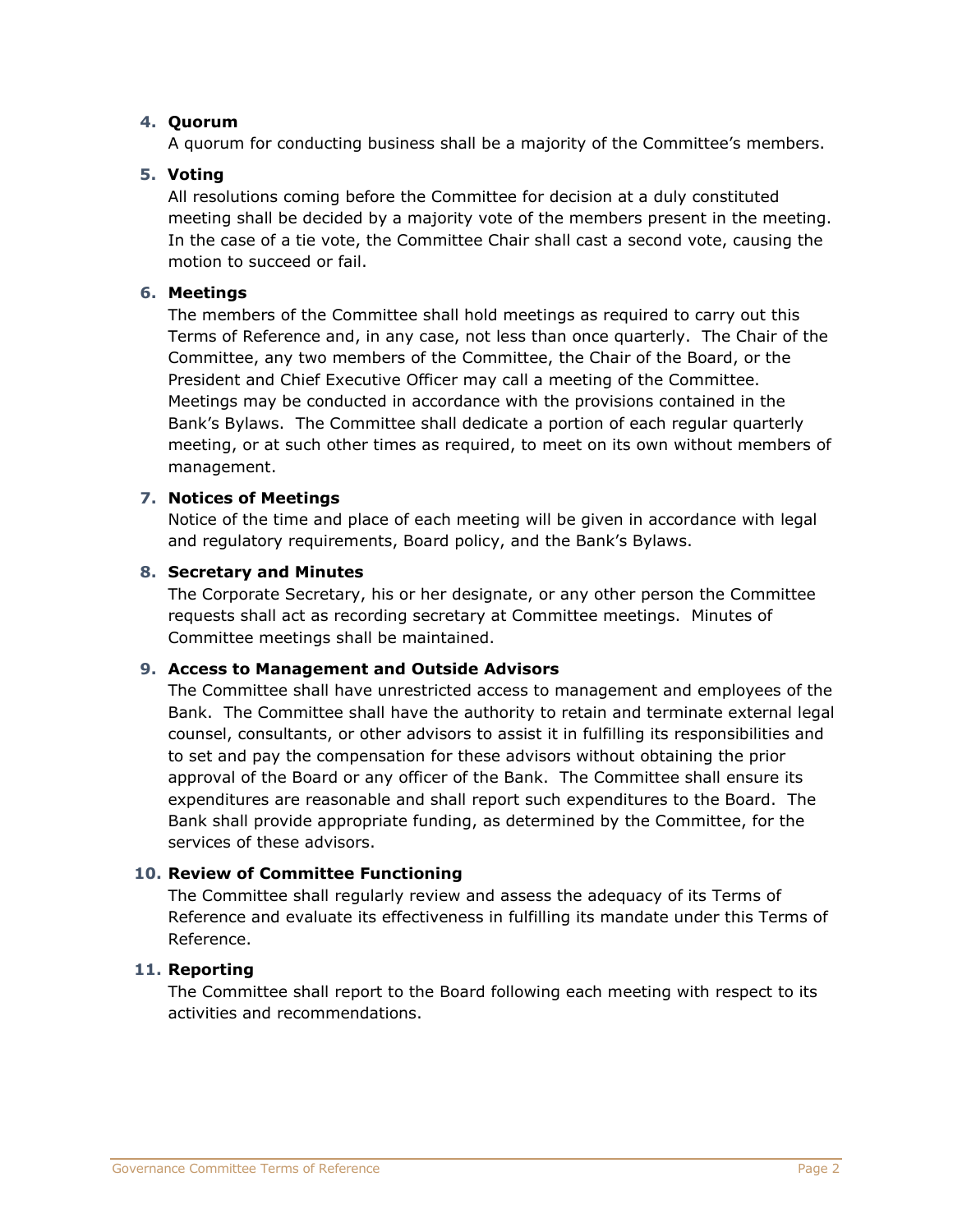#### **C. DUTIES AND RESPONSIBILITIES**

The Committee shall have the duties and responsibilities set out below, as well as any other matters that are specifically delegated to the Committee from time to time by the Board.

#### **1. Corporate Governance Framework**

The Committee shall oversee the implementation and maintenance of the Bank's corporate governance framework, and shall specifically:

- a) review and recommend to the Board on a regular basis the governance structure for the Board taking into account its legal, regulatory, and operating framework, including the appropriateness of:
	- i) Board size;
	- ii) Board composition balance in accordance with the Bank's Board Succession Planning Policy;
	- iii) Board Standing Committee structure; and
	- iv) the creation of Ad Hoc Board Committees as required;
- b) annually oversee the election of the Chair and Vice-Chair of the Board;
- c) annually review and recommend to the Board the appointment of directors to each Board committee and the Chair for each Board committee; and
- d) review the Bank's corporate governance practices and Board policies against emerging trends, best practices, and regulatory guidance, and recommend any amendments to those practices and Board policies to the Board as appropriate. The Committee shall specifically review and recommend to the Board:
	- i) The Board Mandate;
	- ii) The Board Chair, Vice Chair, and Committee Chair Mandates;
	- iii) Standing Committee Terms of Reference; and
	- iv) The Director Position Description.

#### **2. Director Succession, Nomination, Election and Appointment**

The Governance Committee shall oversee the Board's succession, nomination, election, and appointment processes, and shall specifically:

- a) review and approve the director Competency Matrix, assess directors against that Matrix, and make recommendations to the Board based on the results of those assessments;
- b) identify, assess, and recommend qualified individuals as nominees for election or re-election as directors; and
- c) ensure appropriate consultation and communication with the Bank's majority shareholder(s) as it relates to candidate recruitment, assessment, and nomination.